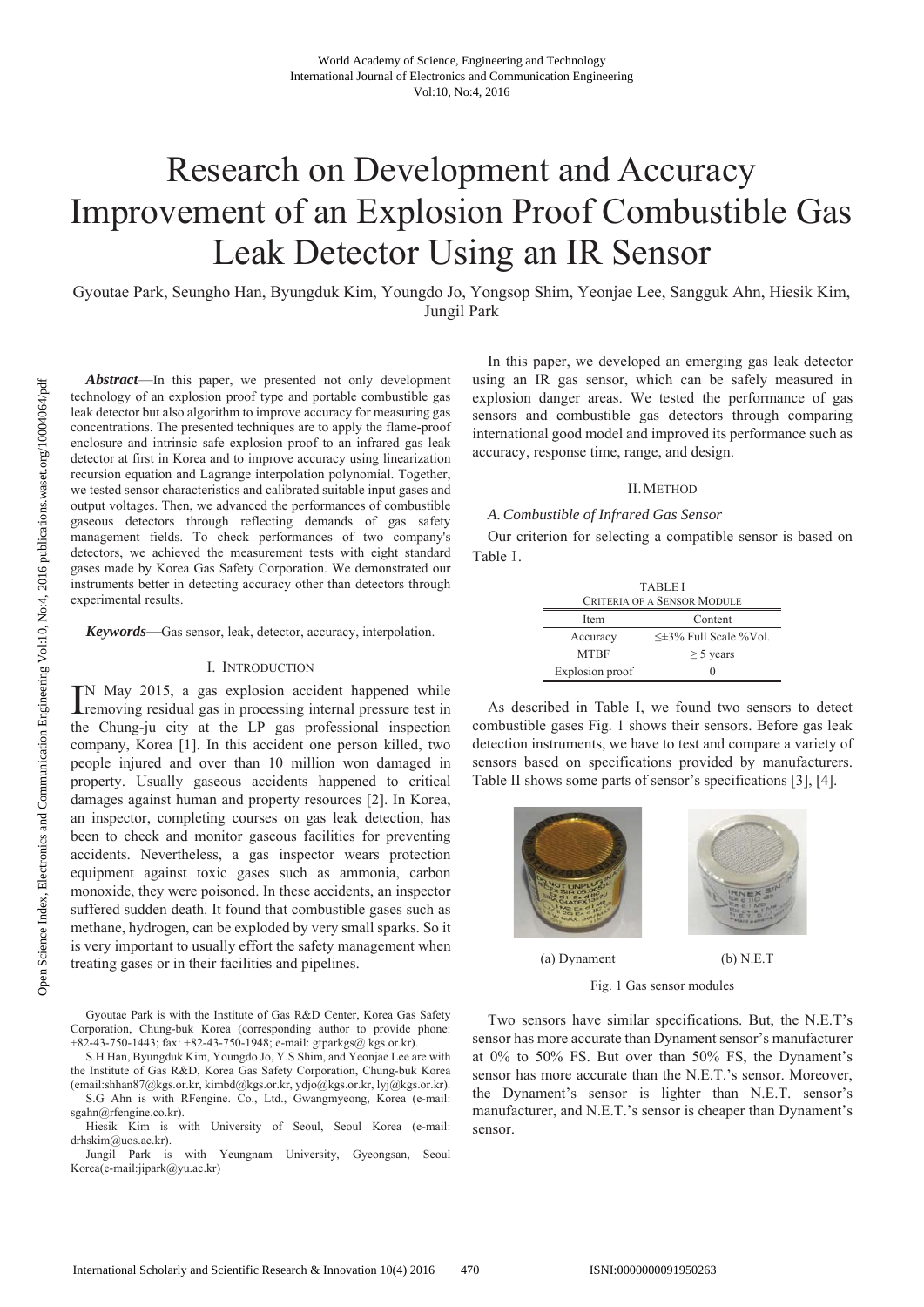## **B. Performance Test of Infrared Sensors**

To verify the performances of sensors, we measured and analyzed the sensor's output voltages according to the variations of methane concentration. In general, better sensor means less error between ideal and measured values [5]. To verify performance of methane gaseous sensors, we measured the output voltages from sensors and compared their specifications and real measuring voltages. First of all, we installed the experiment instrumentations for performance of sensors as shown in Fig. 2. Then, we measured output values from sensors Dynament and NET companies. The results of these sensors are shown in Table III and Fig. 3.

| TABLE II                                          |                   |                                |                                                                                |  |  |
|---------------------------------------------------|-------------------|--------------------------------|--------------------------------------------------------------------------------|--|--|
| <b>SPECIFICATION OF SENSOR MODULES</b><br>General |                   |                                |                                                                                |  |  |
|                                                   |                   |                                |                                                                                |  |  |
| Specification                                     |                   | Dynament                       | N.E.T.                                                                         |  |  |
| <b>Operating Voltage Range</b>                    |                   | $3.0 - 5.0$ DCV<br>3.0-5.5 DCV |                                                                                |  |  |
| <b>MTBF</b>                                       |                   |                                | $\geq$ years                                                                   |  |  |
| Weight                                            |                   | 15g                            | 22g                                                                            |  |  |
|                                                   | Price             |                                | \$240                                                                          |  |  |
| Ex Proof                                          | <b>ATEX</b>       | II 2G Ex d IIC Gb              |                                                                                |  |  |
|                                                   | <b>IECEx</b>      | Ex d I and/or Ex d IIC         |                                                                                |  |  |
|                                                   |                   | Hydrocarbon                    |                                                                                |  |  |
| Item                                              |                   | Dynament                       | N.E.T.                                                                         |  |  |
| Measuring                                         | Methane           | $0-5\%$ .<br>$0-100\%$ vol.    | $0-5\%$ ,<br>$0-100\%$ vol.                                                    |  |  |
| Range                                             | HС                |                                | $0-100\%$ LEL.                                                                 |  |  |
| Accuracy                                          |                   | $\pm 10\%$<br>(reading)        | $\pm 1\%$ FS( $\leq$ 25%)<br>$\pm 2\%$ FS( $\leq 50\%$ )<br>$\pm 5\%$ FS(>50%) |  |  |
|                                                   | Response Time T90 |                                | $\leq$ 30 seconds                                                              |  |  |



Fig. 2 Performance Test of gas sensor modules

| <b>TABLE III</b><br><b>RESULT OF SENSOR MODULES</b> |          |                 |      |        |            |      |        |
|-----------------------------------------------------|----------|-----------------|------|--------|------------|------|--------|
| Standard Gas                                        |          | Dynament $(mV)$ |      |        | N.E.T.(mV) |      |        |
| $%$ LEL                                             | $\%$ Vol | max             | mın  | mean   | max        | mın  | mean   |
| $\theta$                                            | $\Omega$ | 438             | 428  | 432.3  | 438        | 416  | 425.6  |
| 15                                                  | 0.75     | 807             | 797  | 802.1  | 739        | 717  | 726.8  |
| 20                                                  | 1        | 919             | 907  | 912.8  | 751        | 729  | 740.3  |
| 25                                                  | 1.25     | 1100            | 1099 | 1104.7 | 869        | 845  | 859    |
| 30                                                  | 1.5      | 1152            | 1142 | 1146.4 | 883        | 860  | 872.2  |
| 35                                                  | 1.75     | 1236            | 1224 | 1230.3 | 997        | 974  | 988    |
| 40                                                  | 2        | 1348            | 1338 | 1343.1 | 1048       | 1039 | 1043.5 |
| 45                                                  | 2.25     | 1468            | 1460 | 1464.4 | 1144       | 1135 | 1138.6 |

## C. Analysis of Characteristic of IR Sensors

We utilized the method of least squares, one of the linear regression function, for analyzing the output voltages and improving accuracy of gas leak detectors. The method of least squares is getting the most approximate function from the data. In the other words, this method makes less error between the approximation function and data.



Fig. 3 Result of output voltages of sensors

$$
y = ax + b \tag{1}
$$

If the approximation function is  $(1)$ , then the error equation is defined by using (2), number of n data ( $(p_1, q_1)$ ,  $(p_2, q_2)$ , ...,  $(p_n,$  $q_n$ )), and (1):

$$
e_i = q_i - y_i = q_i - (ap_i + b)
$$
 (2)

A goal of the method of least squares minimizes the sum of the squares of the error. So,  $(3)$  expresses this goal:

$$
S = \sum_{i=1}^{n} (e_i)^2 = \sum_{i=1}^{n} (q_i - y_i)^2 = \sum_{i=1}^{n} (q_i - (ap_i + b))^2
$$
 (3)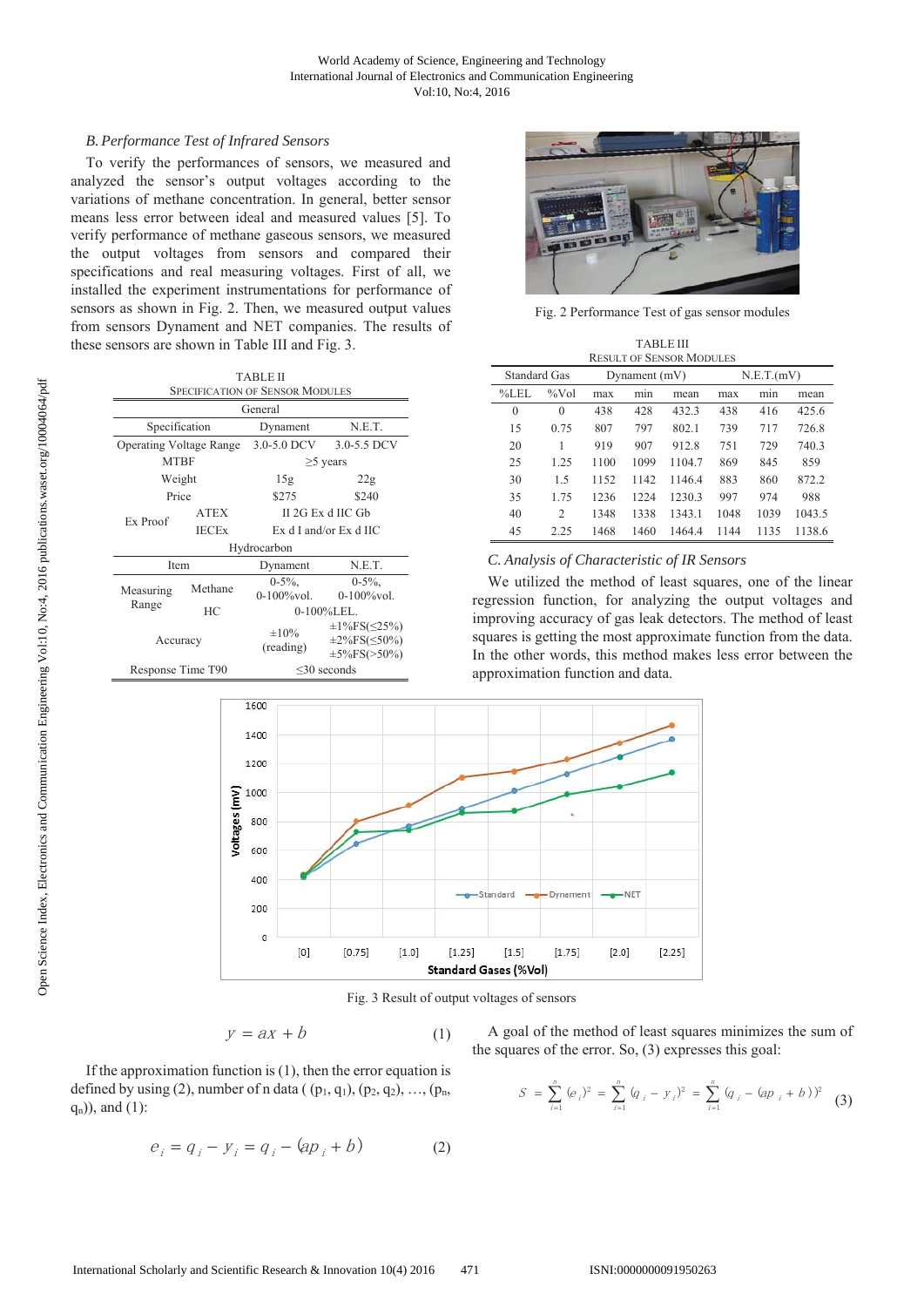Equations  $(4)$  and  $(5)$  are derived from  $(3)$  as a result of partial differential by gradient  $(a)$  and intercept  $(b)$  for minimizing sum of the squares of the error.

$$
\frac{\partial S}{\partial a} = 2 \sum_{i=1}^{n} (q_i - (ap_i + b) (-p_i) = 0 \tag{4}
$$

$$
\frac{\partial S}{\partial b} = 2 \sum_{i=1}^{n} (q_i - (ap_i + b) (-1) = 0 \tag{5}
$$

Based on  $(4)$  and  $(5)$ , we calculated  $(6)$  and  $(7)$ , which are approximation functions of the sensor output voltages.

$$
y_d = 22.542 x_d + 462.77 \tag{6}
$$

$$
y_n = 15.169 \, x_n + 451.07 \tag{7}
$$

The x is %LEL (Lower Explosion Limit) concentration of the gas, and the y is approximated output voltage of sensors. We can calculate sum of the squares of the errors using (3), and results are  $(8)$ :

$$
S_d = 0.12, S_n = 0.05 \tag{8}
$$

Equation  $(8)$  means that the approximation for two sensors is very elaborate, and we can also check that absolute values of sum of error are close to zero. This fact means that the response is very excellent. So based on  $(6)$  and  $(7)$  that are calculated by the linear regression using the method of least squares, we can calculate the formula for %LEL concentrations of the real concentrations.

$$
y_d = 0.0496 \t x_d - 0.0061 \t(9)
$$

$$
y_{n} = 0.0501 x_{n} \tag{10}
$$

Results of (9) and (10) are in Table IV.

| <b>TABLE IV</b><br><b>RESULT VALUES OF PREDICTION</b> |                   |        |  |  |
|-------------------------------------------------------|-------------------|--------|--|--|
| Standard gas                                          | Prediction (%Vol) |        |  |  |
| $(\%LEL)$                                             | Dynament          | N.E.T  |  |  |
| 15                                                    | 0.7501            | 0.7515 |  |  |
| 20                                                    | 0.9981            | 1.002  |  |  |
| 25                                                    | 1.2461            | 1.2525 |  |  |
| 30                                                    | 1.4941            | 1.503  |  |  |
| 35                                                    | 1.7421            | 1.7535 |  |  |
| 40                                                    | 1.9901            | 2.004  |  |  |
| 45                                                    | 2.2381            | 2.2545 |  |  |

## D.Development and Test of IR Combustible Gas Detector

Output values of the sensor can be changed from its unique characteristics, by using frequency, temperature and humidity conditions and so on [6]. So, we have to apply some calibration like interpolation, mapping, and learning and so on [7]. Therefore, we developed combustible gas  $(CH_4, C_3H_8)$  detector using IR sensors and accuracy improvement algorithm using Lagrange interpolation and linear piecewise approximation. Then, we tested their performance through measuring and analyzing output from gas detectors when injecting variety of standard gases made in Korea Gas Safety Corporation.



Fig. 4 Comparison Test of combustible gas detectors

Two combustible gas detectors using IR sensors which are shown Fig. 4 are manufactured by using the Dynament's sensor. A domestic detector applies the linear regression using eight kinds of standard gases, and an international product is guaranteed performance by the Research Institute of Standard for Environmental Testing. Experiment environment follows Table V.

| <b>TABLE V</b>                   |         |                        |  |  |
|----------------------------------|---------|------------------------|--|--|
| <b>ENVIRONMENT OF EXPERIMENT</b> |         |                        |  |  |
| <b>Item</b>                      |         | Domestic International |  |  |
| Temperature                      | 18.6 °C | 23.7 °C                |  |  |
| Humidity                         | 22%     | 42%                    |  |  |

Table VI and Fig. 5 show concentration experiment results of a domestic gas detector. A domestic detector has some errors at 15%LEL, 25%LEL and 45%LEL section about max values. About T90 values, this has some error at 25%LEL, 40%LEL and 45%LEL section.

|              |               | <b>TABLE VI</b><br><b>RESULT VALUES OF A GAS DETECTOR (DOMESTIC)</b> |            |
|--------------|---------------|----------------------------------------------------------------------|------------|
| Standard gas |               | Max values                                                           | T90 values |
| %LEL         | $\%$ Vol      | $(\%Vol)$                                                            | $(\%Vol)$  |
| 15           | 0.75          | 0.88                                                                 | 0.72       |
| 20           |               | 1.04                                                                 | 1.02       |
| 25           | 1.25          | 1.5                                                                  | 1.45       |
| 30           | 1.5           | 1.51                                                                 | 1.48       |
| 35           | 1.75          | 1.77                                                                 | 1.75       |
| 40           | $\mathcal{D}$ | 2.16                                                                 | 2.08       |
| 45           | 2.25          | 2.12                                                                 | 2.08       |

Table VII shows the results of concentration experiments for an international gas detector (RaeSystems co., Ltd), and the graphs are shown in Fig. 6. Errors of this detector are very small except 25%LEL section on the max and T90 values as shown in Table VIII and Fig. 7. Results of testing methane detectors, output curve of an international detector is more linear than a Korean detector.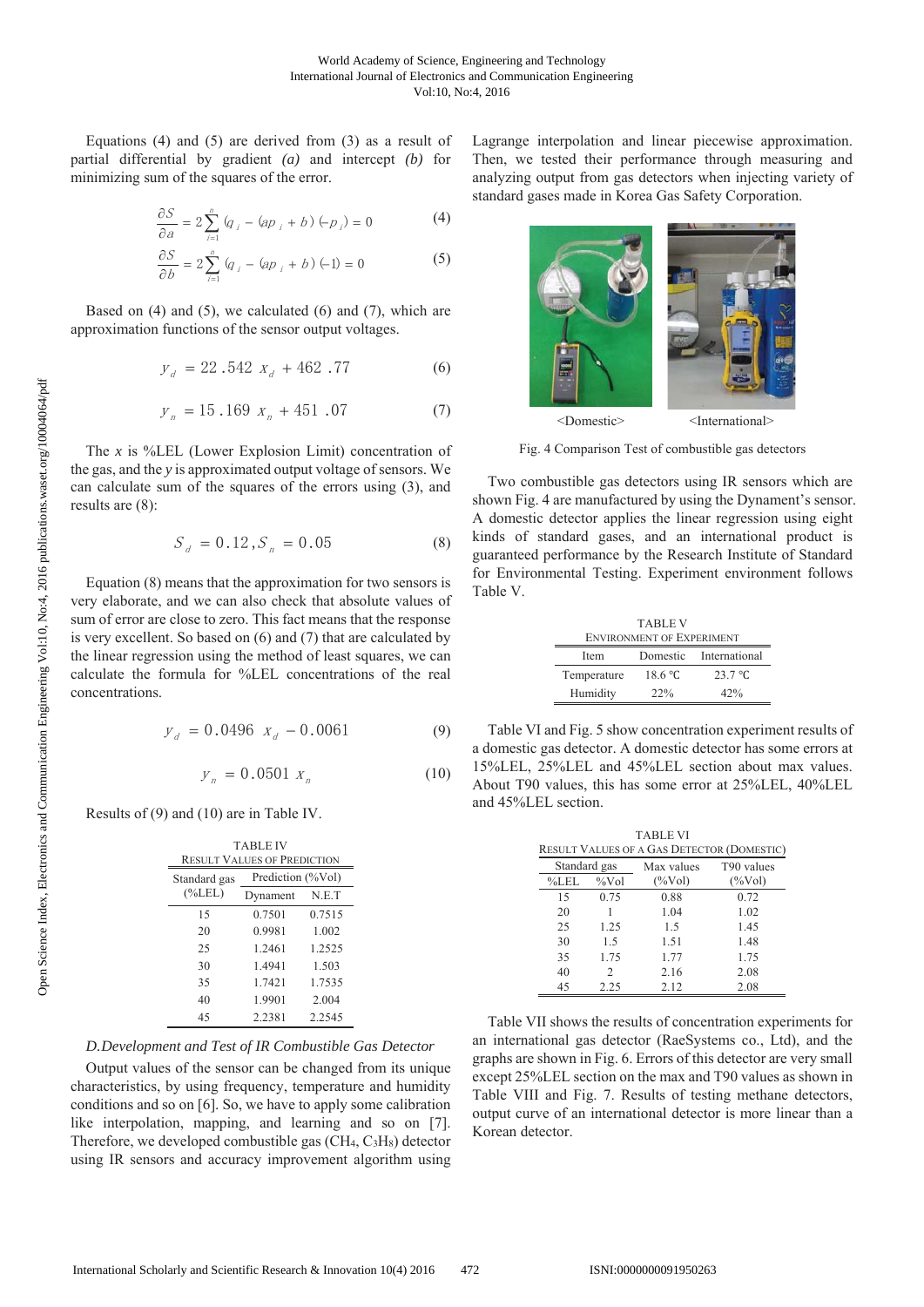### World Academy of Science, Engineering and Technology International Journal of Electronics and Communication Engineering Vol:10, No:4, 2016

|              |          |            | RESULTS OF A COMBUSTIBLE GAS DETECTOR (INTERNATIONAL) |  |
|--------------|----------|------------|-------------------------------------------------------|--|
| Standard gas |          | Max values | T90 values                                            |  |
| %LEL         | $\%$ Vol | $(\%Vol)$  | $(\%Vol)$                                             |  |
| 15           | 0.75     | 15         | 15                                                    |  |
| 20           |          | 20         | 20                                                    |  |
| 25           | 1.25     | 29         | 29                                                    |  |
| 30           | 1.5      | 31         | 30                                                    |  |
| 35           | 1.75     | 35         | 34                                                    |  |
| 40           | 2        | 41         | 40                                                    |  |
| 45           | 2.25     | 47         | 46                                                    |  |

TABLE VII

output of a detector using prediction (9) are more elaborate than those of a Korean realistic detector.

|              |               |           | <b>TABLE VIII</b><br>COMPARISON OF PREDICTION AND MEASUREMENT VALUES |        |          |  |
|--------------|---------------|-----------|----------------------------------------------------------------------|--------|----------|--|
| Standard gas |               | Predicted |                                                                      |        | Measured |  |
| $%$ LEL      | $\%$ Vol      | output    | errors                                                               | output | Errors   |  |
| 15           | 0.75          | 0.7501    | 0.0001                                                               | 0.72   | $-0.03$  |  |
| 20           | 1             | 0.9981    | $-0.0019$                                                            | 1.02   | 0.02     |  |
| 25           | 1.25          | 1.2461    | $-0.0039$                                                            | 1.45   | 0.2      |  |
| 30           | 1.5           | 1.4941    | $-0.0059$                                                            | 1.48   | $-0.02$  |  |
| 35           | 1.75          | 1.7421    | $-0.0079$                                                            | 1.75   | $\Omega$ |  |
| 40           | $\mathcal{L}$ | 1.9901    | $-0.0099$                                                            | 2.08   | 0.08     |  |
| 45           | 2.25          | 2.2381    | $-0.0119$                                                            | 2.08   | $-0.17$  |  |
|              | Sum of errors |           | $-0.0413$                                                            |        | 0.08     |  |

Here, we proposed a method to approximate output of a gas leak detector using T90 values and calculation result of (9). In Table VIII and Fig. 7, we can know that our proposed method,





Fig. 6 Results of gas concentration density (international)